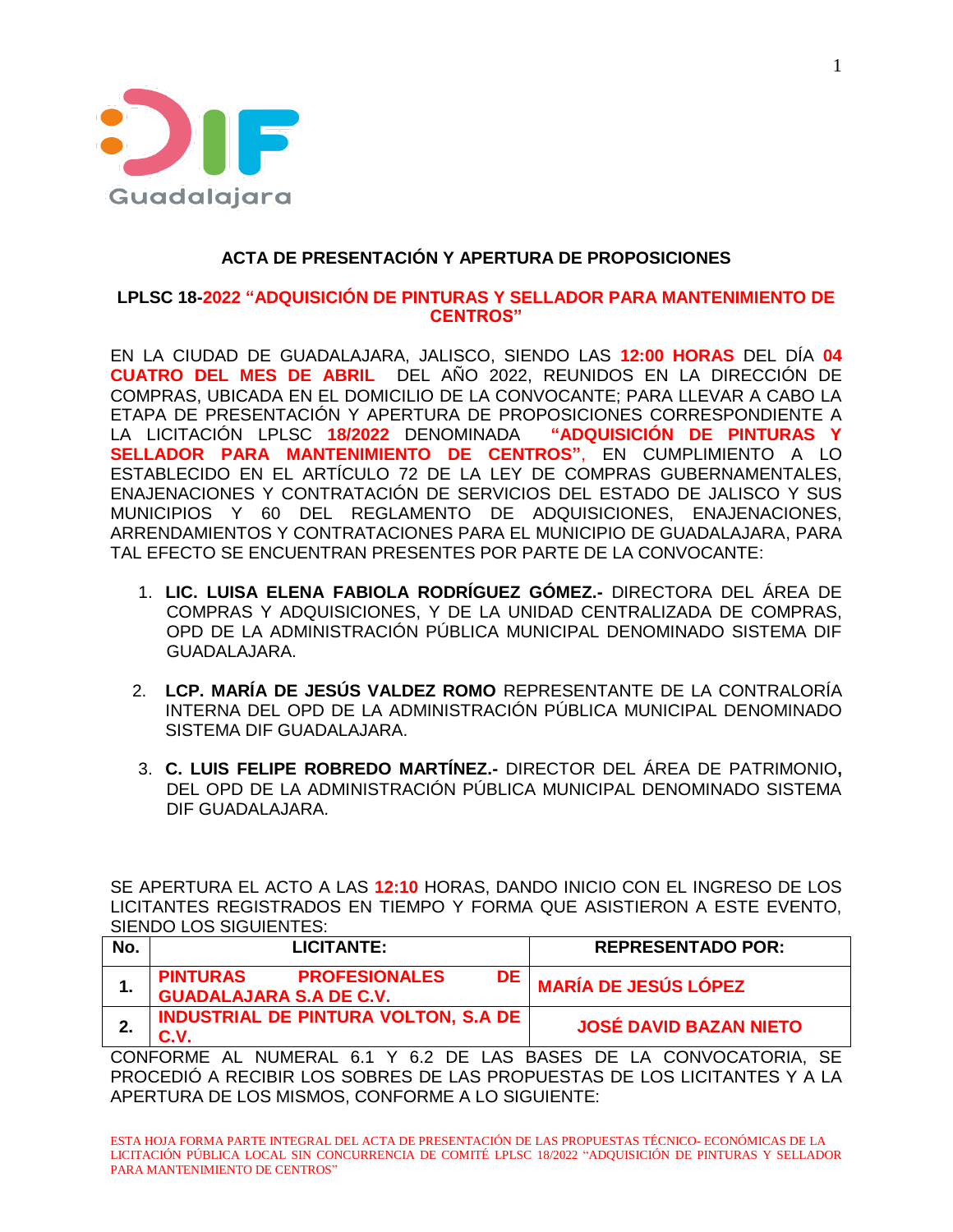| No. | <b>LICITANTE</b>                                                 | <b>IMPORTE TOTAL DE</b><br><b>LA PROPUESTA CON</b><br>IVA | <b>FOLIOS</b> |
|-----|------------------------------------------------------------------|-----------------------------------------------------------|---------------|
|     | PINTURAS PROFESIONALES<br>DE .<br><b>GUADALAJARA S.A DE C.V.</b> | \$250,824.11                                              | $1 - 147$     |
| 2.  | INDUSTRIAL DE PINTURA VOLTON,<br>S.A DE C.V.                     | \$189,785.80                                              | 148-172       |

TODOS LOS DOCUMENTOS QUEDAN EN CUSTODIA DE LA UNIDAD CENTRALIZADA DE COMPRAS, PARA SU REVISIÓN DETALLADA, ANÁLISIS Y DICTAMEN CORRESPONDIENTE.

SE INFORMA QUE SE DARÁ A CONOCER EL FALLO DE LA PRESENTE LICITACIÓN EL PRÓXIMO DÍA **07 DE ABRIL 2022** DEL PRESENTE AÑO, A LAS **14:00** HORAS EN LA SIGUIENTE PÁGINA ELECTRÓNICA: **https://transparencia.difgdl.gob.mx/compras/index.php**  (POR LA CONTINGENCIA A CAUSA DEL COVID-19, SE RECOMIENDA NO ASISTIR AL ACTO), EL ACTA DE RESOLUCIÓN SE SUBIRÁ AL PORTAL DE LICITACIONES DEL ORGANISMO PUBLICO DESCENTRALIZADO DE LA ADMINISTRACIÓN PÚBLICA MUNICIPAL, DENOMINADO SISTEMA DIF GUADALAJARA.

#### CIERRE DEL ACTA

SE CIERRA LA PRESENTE ACTA A LAS **12:30** HORAS DEL DÍA DE SU INICIO, SIN EXISTIR ALGÚN OTRO COMENTARIO QUE HACER CONSTAR, FIRMANDO AL MARGEN Y AL CALCE POR LAS PERSONAS QUE INTERVINIERON EN ESTE ACTO, LA CUAL SE PONE A DISPOSICIÓN DE LOS LICITANTES A PARTIR DE ESTE MOMENTO PARA EFECTOS DE NOTIFICACIÓN.

### **LIC. LUISA ELENA FABIOLA RODRÍGUEZ GÓMEZ**

DIRECTORA DEL ÁREA DE COMPRAS Y ADQUISICIONES Y TITULAR DE LA UNIDAD CENTRALIZADA DE COMPRAS DEL OPD DE LA ADMINISTRACIÓN PÚBLICA MUNICIPAL DENOMINADO SISTEMA DIF GUADALAJARA

### **LCP. MARÍA DE JESÚS VALDEZ ROMO**

REPRESÉNTATE DE LA CONTRALORÍA INTERNA OPD DE LA ADMINISTRACIÓN PÚBLICA MUNICIPAL DENOMINADO SISTEMA DIF GUADALAJARA.